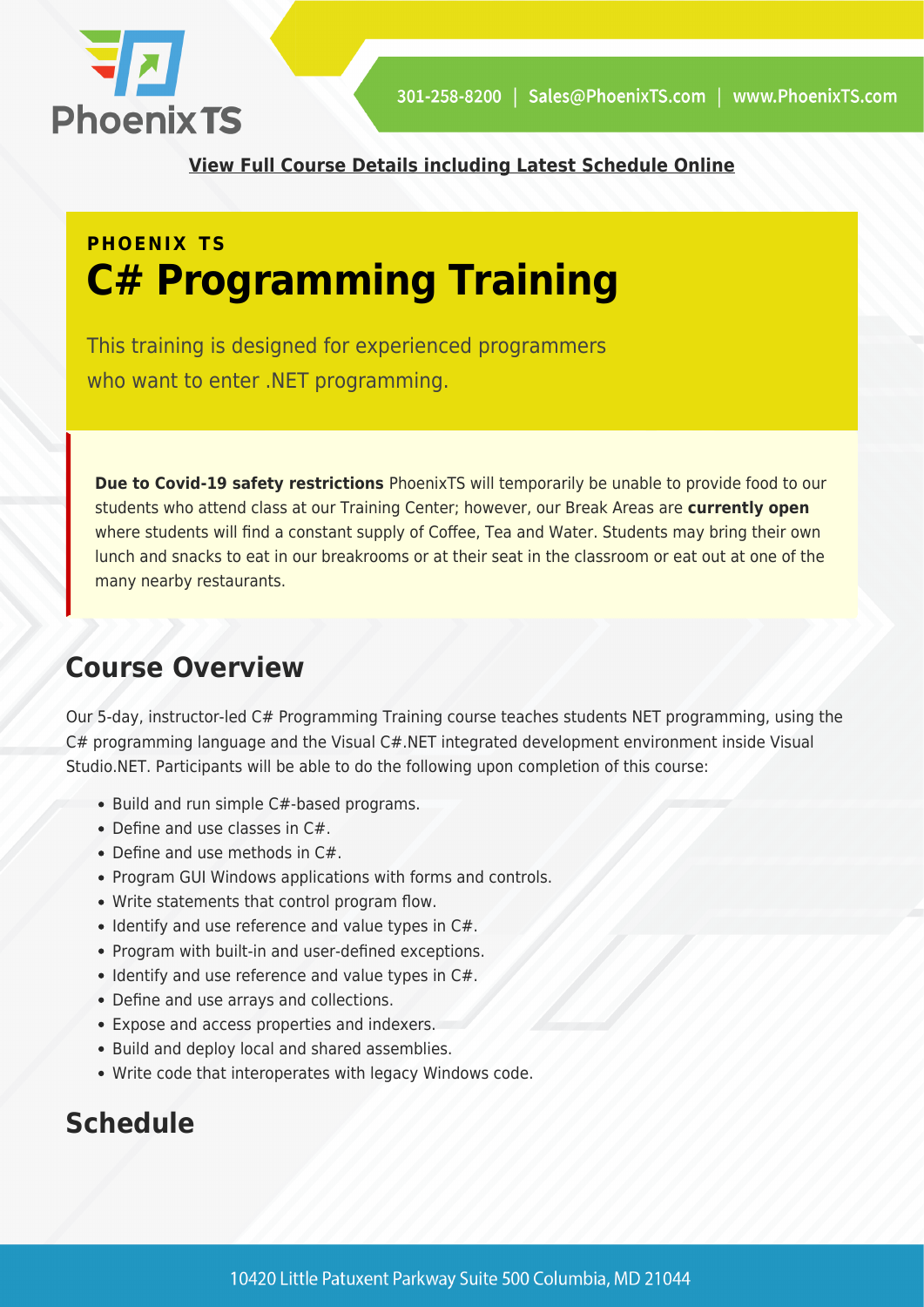

**9/12/22 - 9/14/22 (3 days)** 8:30AM - 4:30PM

**9/12/22 - 9/14/22 (3 days)** 8:30AM - 4:30PM

**9/12/22 - 9/14/22 (3 days)** 8:30AM - 4:30PM

**11/14/22 - 11/16/22 (3 days)** 8:30AM - 4:30PM

**11/14/22 - 11/16/22 (3 days)** 8:30AM - 4:30PM

**11/14/22 - 11/15/22 (3 days)** 8:30AM - 4:30PM

**1/09/23 - 1/12/23 (4 days)** 8:30AM - 4:30PM

**1/16/23 - 1/19/23 (3 days)** 12:00AM - 12:00AM

**1/16/23 - 1/19/23 (3 days)** 12:00AM - 12:00AM

**4/10/23 - 4/13/23 (4 days)** 8:30AM - 4:30PM

**4/17/23 - 4/20/23 (3 days)** 12:00AM - 12:00AM

**7/10/23 - 7/13/23 (4 days)** 8:30AM - 4:30PM

**7/17/23 - 7/20/23 (3 days)** 12:00AM - 12:00AM

**7/17/23 - 7/20/23 (3 days)** 12:00AM - 12:00AM

**10/09/23 - 10/12/23 (4 days)** 8:30AM - 4:30PM

**DATE LOCATION**

**Tysons Corner, VA** <u>Open</u> [Contact Us](https://phoenixts.com/schedule/more-info/?class=25585)

**Live Online** <u>Open</u> [Contact Us](https://phoenixts.com/schedule/more-info/?class=25586)

**Columbia, MD** [Contact Us](https://phoenixts.com/schedule/more-info/?class=25587)<br>Open

**Columbia, MD** [Contact Us](https://phoenixts.com/schedule/more-info/?class=25588)<br>
Open

**Live Online** <u>[Contact Us](https://phoenixts.com/schedule/more-info/?class=25589)</u>

**Tysons Corner, VA** <u>Open</u> [Contact Us](https://phoenixts.com/schedule/more-info/?class=25590)

**Tysons Corner, VA [Contact Us](https://phoenixts.com/schedule/more-info/?class=30648)**<br>
Open

**Columbia, MD [Contact Us](https://phoenixts.com/schedule/more-info/?class=30652)**<br>
Open

**Live Online** <u>Open</u> [Contact Us](https://phoenixts.com/schedule/more-info/?class=30656)

**Tysons Corner, VA Open** [Contact Us](https://phoenixts.com/schedule/more-info/?class=30649)

**Columbia, MD** [Contact Us](https://phoenixts.com/schedule/more-info/?class=30653)<br>Open

**Tysons Corner, VA** Open Corrier, VA [Contact Us](https://phoenixts.com/schedule/more-info/?class=30650)

**Columbia, MD** [Contact Us](https://phoenixts.com/schedule/more-info/?class=30654)<br>
Open Contact Us

**Live Online [Contact Us](https://phoenixts.com/schedule/more-info/?class=30657)** 

**Tysons Corner, VA Open** [Contact Us](https://phoenixts.com/schedule/more-info/?class=30651)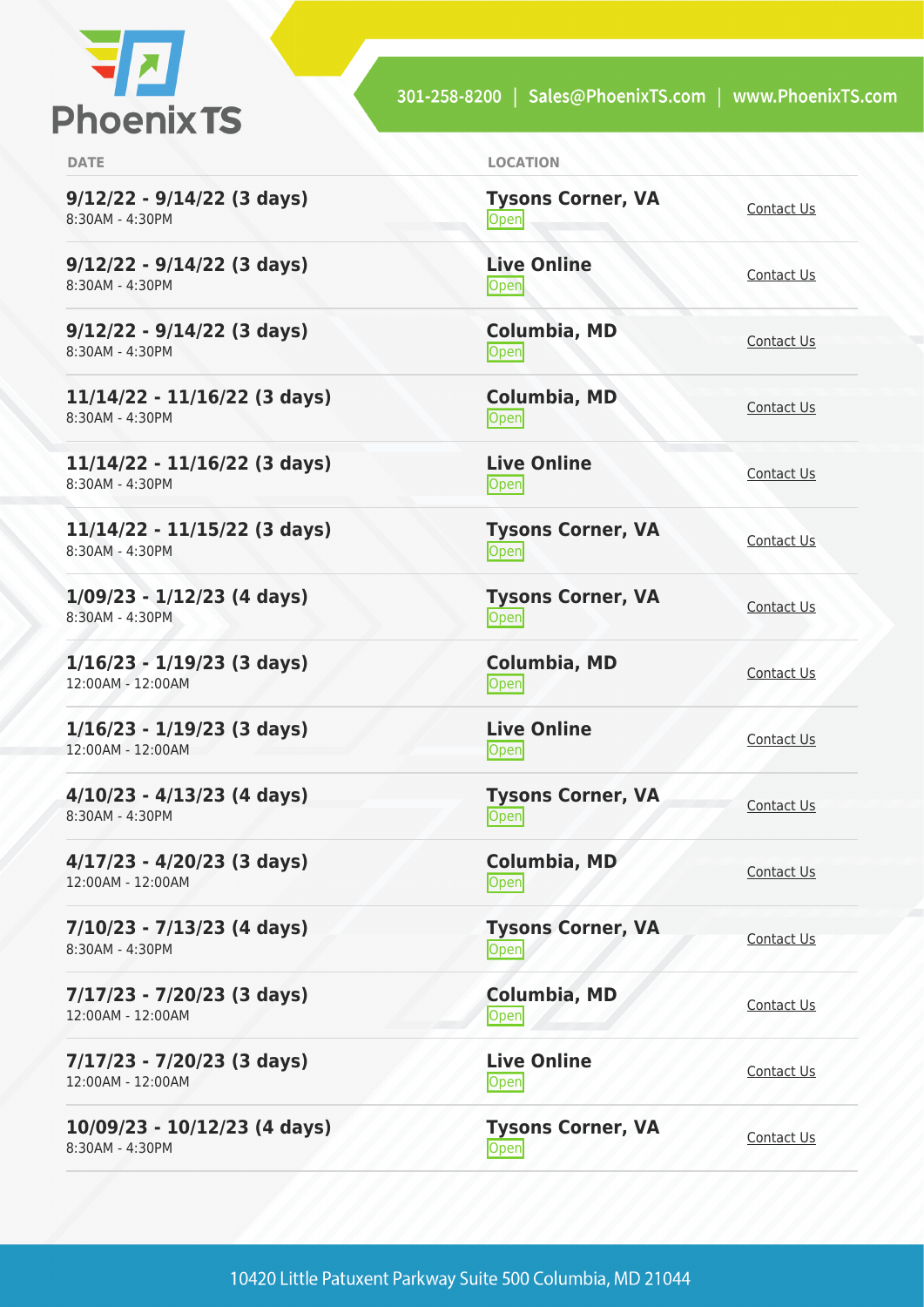

**10/16/23 - 10/19/23 (3 days)** 12:00AM - 12:00AM

**10/16/23 - 10/19/23 (3 days)** 12:00AM - 12:00AM

## **Course Outline**

#### **Creating Simple C# Programs**

- Create a simple C# console application
- Use a namespace
- Comment code
- Create a simple class library
- Test a simple class library
- Create a simple C# Windows GUI application

#### **Working with Classes**

- Define and use a class
- Use access modifiers
- Define namespaces
- Declare an abstract class
- Derive a concrete class from an abstract class
- Use an abstract class and its concrete derived class

#### **Working with Methods**

- Implement constructors
- Implement a destructor
- Override a method
- Overload a method
- Overload an operator
- Pass parameters

**Columbia, MD [Contact Us](https://phoenixts.com/schedule/more-info/?class=30655)**<br> **Open** 

**Live Online** <u>Open</u> [Contact Us](https://phoenixts.com/schedule/more-info/?class=30658)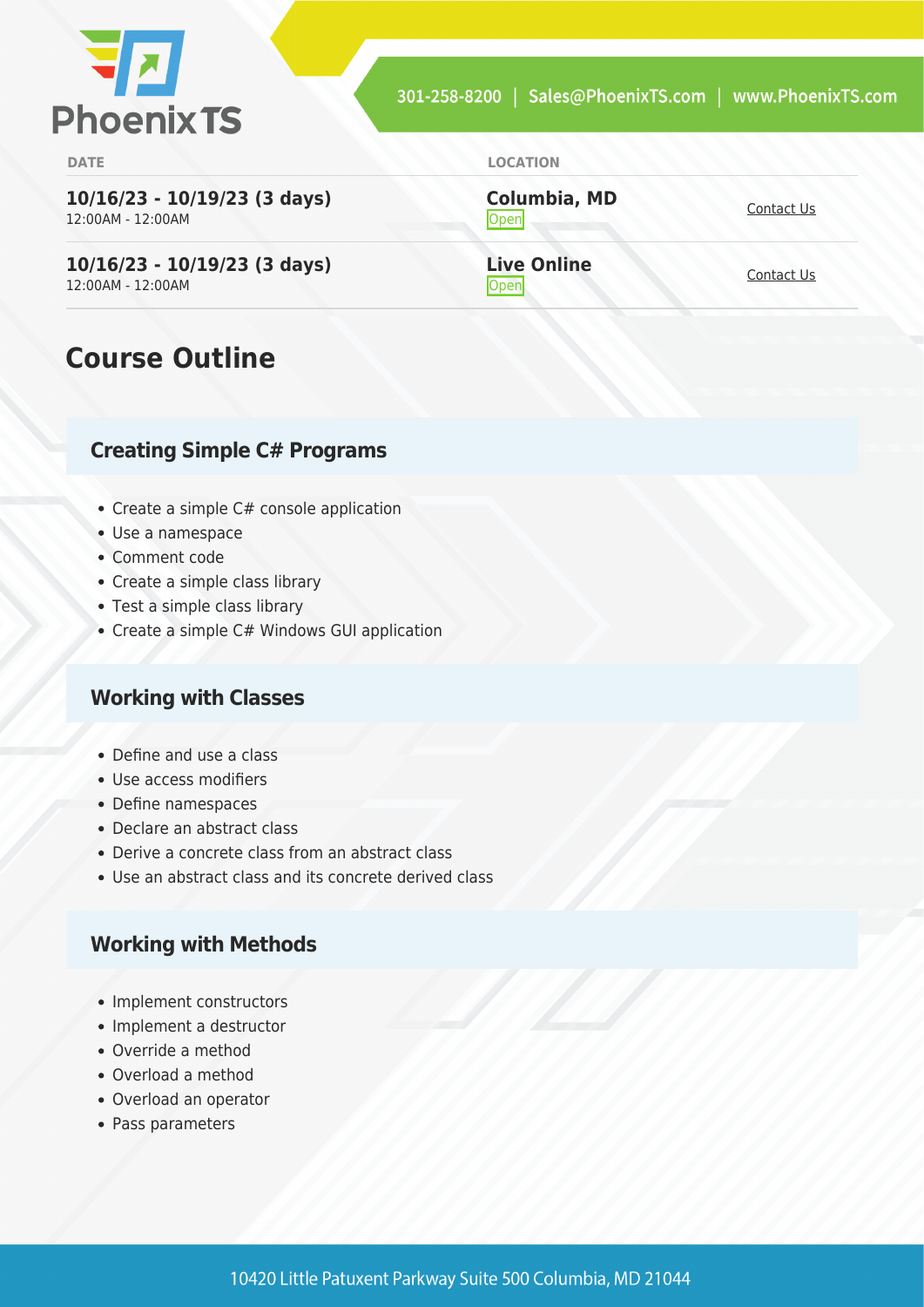

#### **Programming with Forms and Controls**

- Create a graphical program using standard built-in controls
- Create a custom control
- Use custom controls on a form

#### **Writing Statements that Control Program Flow**

- Write conditional statements
- Write loop statements
- Write jump Statements

#### **Using Types in C#**

- Use pre-defined data types
- Differentiate between reference and value types
- Use casting
- Define and use a struct type
- Define and use an enum type

#### **Programming with Exceptions**

- Catch exceptions
- Define custom exceptions
- Throw exceptions
- Utilize the finally keyword

#### **Working with Interfaces**

- Define an interface
- Implement interfaces in derived classes
- Invoke interface methods

#### **Working with Arrays and Collections**

- Define a rectangular or higher-dimensional array
- Use a rectangular array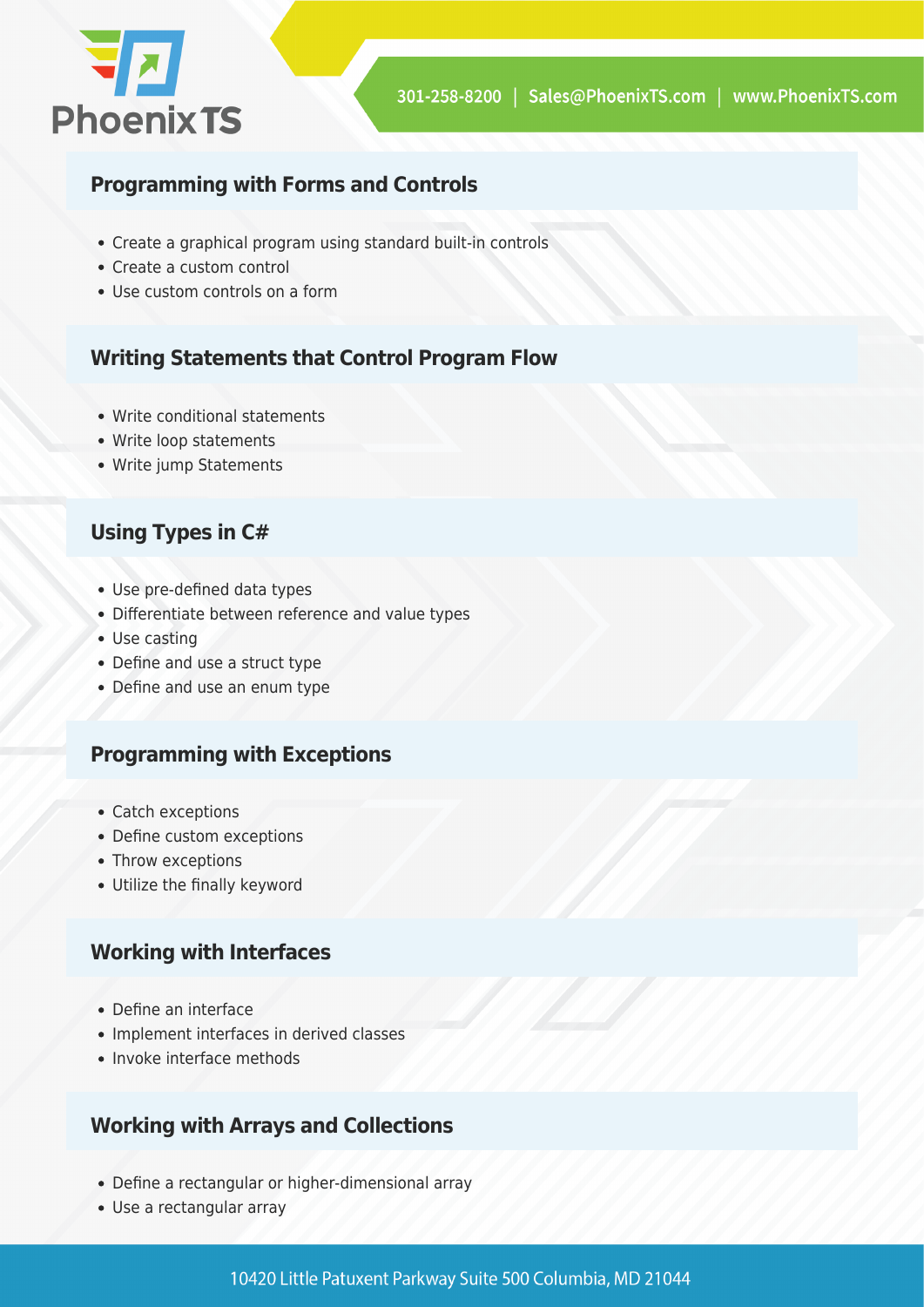

- Define a jagged array
- Use a jagged array
- Choose and/or create a collection type
- Use a collection type

#### **Working with Properties and Indexers**

- Expose properties
- Expose indexers

#### **Building and Deploying Assemblies**

- Create an Assembly with the C# command line compiler
- Use ildasm
- Deploy an assembly locally
- Create and deploy a shared assembly

#### **Interoperating with Legacy Code**

- Write code that interoperates with Win32
- Expose legacy COM components to C# clients
- Expose C# components to legacy COM clients

## **C# Programming Training FAQs**

#### **Who should take this class?**

Professionals who benefit from C# programming skills or individuals looking to begin a programming career.

**Due to Covid-19 safety restrictions** PhoenixTS will temporarily be unable to provide food to our students who attend class at our Training Center; however, our Break Areas are **currently open** where students will find a constant supply of Coffee, Tea and Water. Students may bring their own lunch and snacks to eat in our breakrooms or at their seat in the classroom or eat out at one of the many nearby restaurants.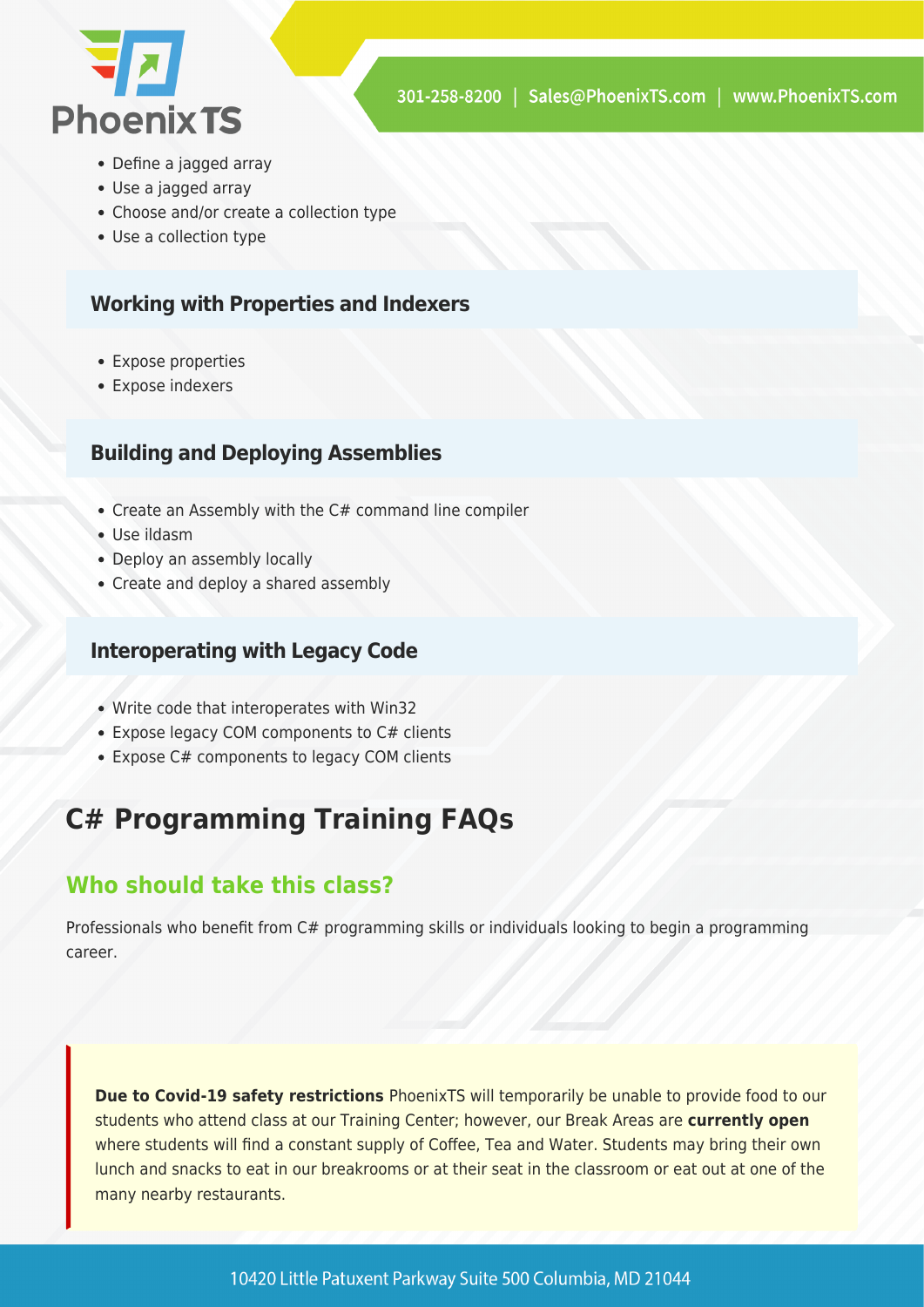

# Starting at **\$3,500**

## **ATTENTION**

For GSA pricing or Contractor quotes call [240.667.7757](#page--1-0)





#### Price Match Guarantee

We'll match any competitor's price quote. Call us at 240-667-7757.

## This **C# Programming Training** course includes:

- o [# Days] instructor-led training
- o [Course Name] book
- Notepad, pen and highlighter
- Variety of bagels, fruits, doughnuts and cereal available at the start of class\*
- $\circ$  Tea, coffee and soda available throughout the day\*

10420 Little Patuxent Parkway Suite 500 Columbia, MD 21044